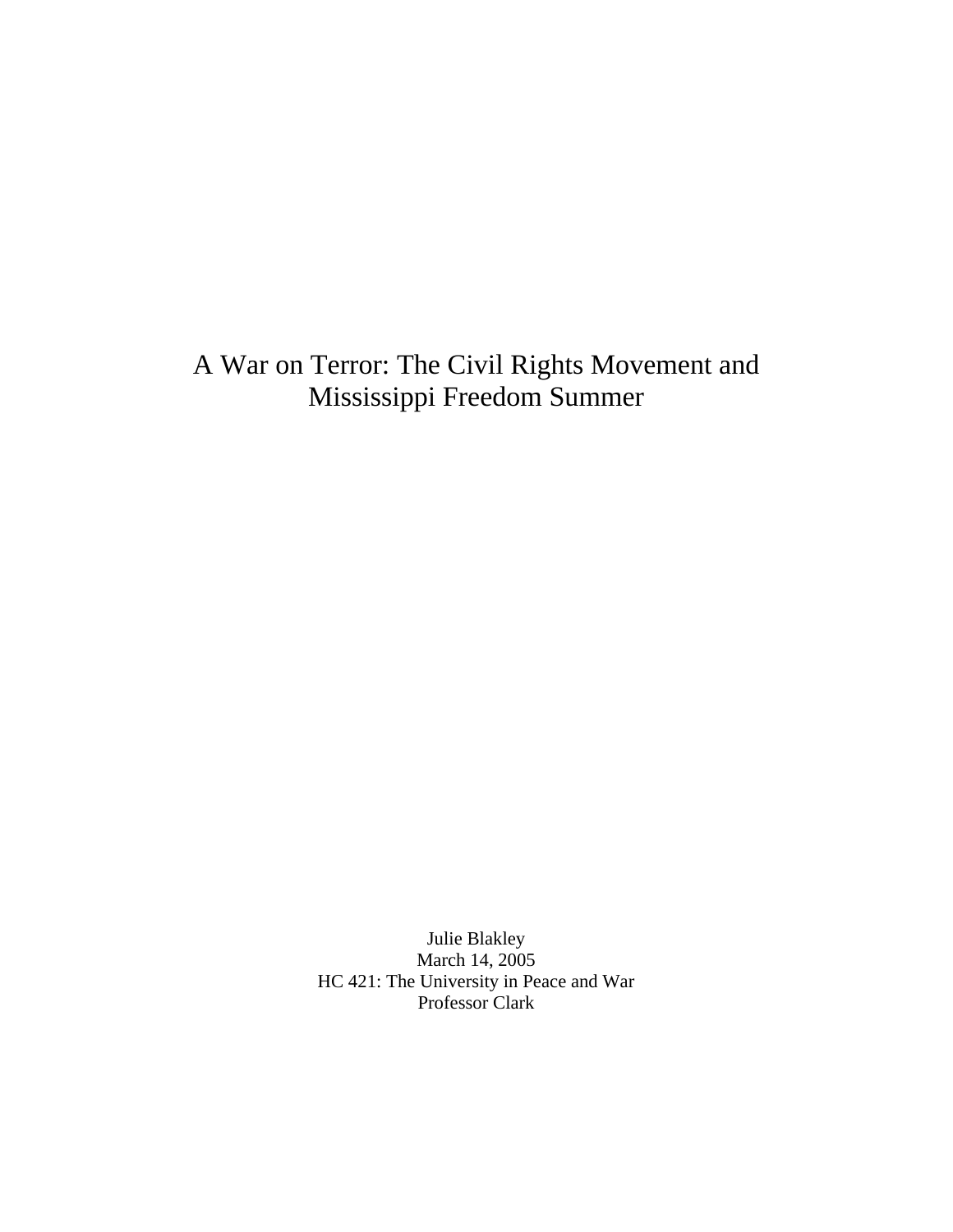#### *A Summer of Freedom*

*"After that summer, I realized that this was what my life had to be about."*  Ruth Koenig, 2005.

 It was a summer that changed the lives of millions. A summer that opened the eyes of a nation. A summer that helped propel the movements of the late sixties. The three short months of June, July and August 1964 proved to be critical in the Civil Rights Movement and brought awareness of the racial inequality in the south to people around the country. It was a summer that held true to its name; it was a summer of Freedom.

 When Ruth Koenig volunteered for Freedom Summer, she did not anticipate the effects the summer would have on her life. She was a 23-year-old physical education teacher working in Washington State, originally from a small town in New York. Growing up in an almost all white community and living far from the south her entire life, Koenig did not realize the severity of the problem in Mississippi. When an old teacher gave her a brochure on Freedom Summer, Koenig decided she wanted to help. She agreed to dedicate her summer to the cause in Mississippi by registering disenfranchised black voters. She had no idea how the experience would influence her life and change her views forever.

 Before she left for training in Memphis, Ruth Koenig began to understand her summer would be meaningful. Some of her family members discouraged her from going, and the consequences and implications of her choice to help that summer began to sink in. However, the true significance of those three months did not hit her until later as she heard of three volunteers being killed by white supremacists and witnessed first hand the state of oppression in Mississippi. Koenig had never witnessed severe discrimination before that summer. Her youth had been far removed from the turmoil and inequality that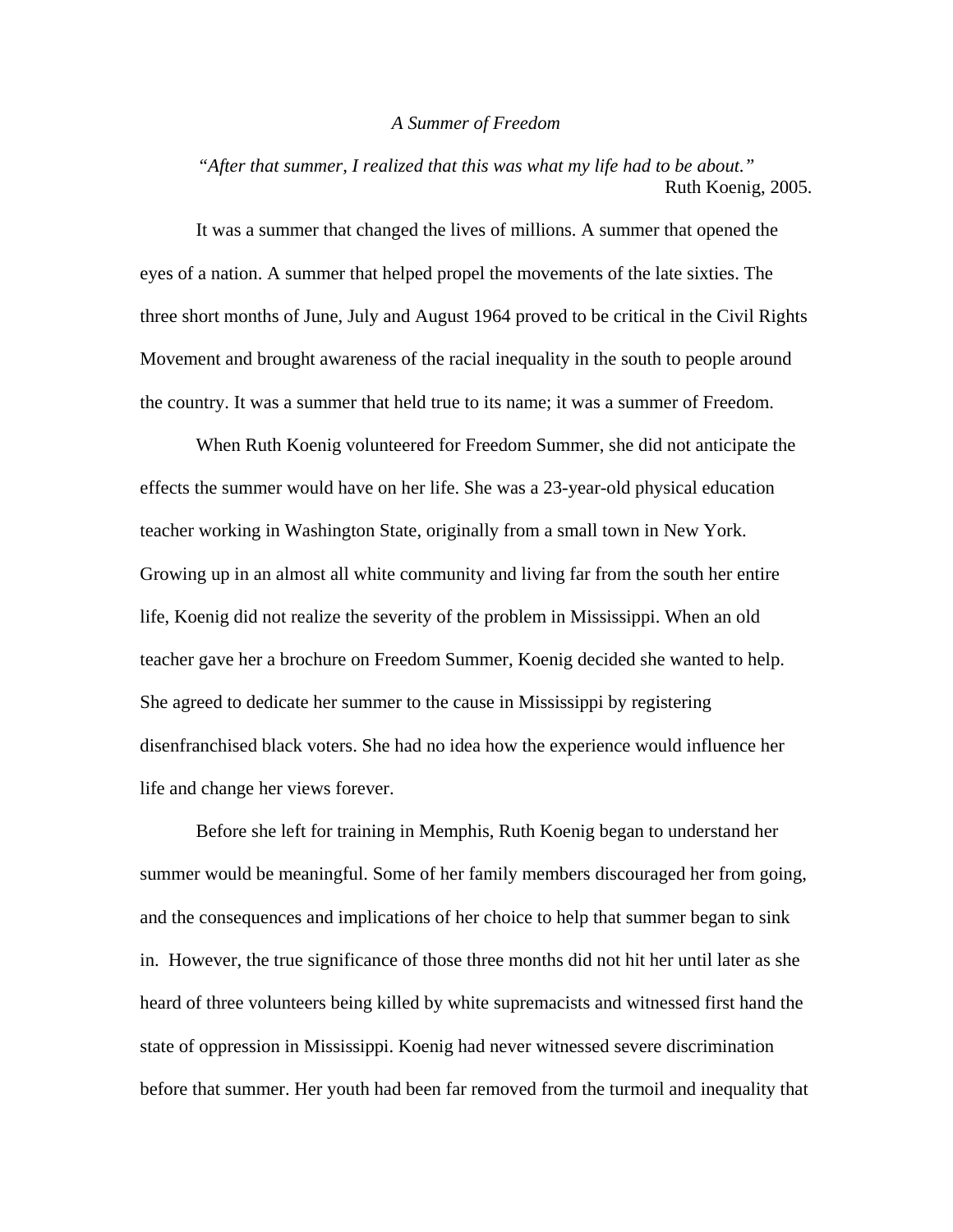brewed in the south. "I lived with the naïve notion that surely everybody wanted and got the same things in life" (Koenig 2005). After that summer of 1964, Ruth's outlook changed and her naiveté was wiped out. It was when she returned home that fall that she knew she had to dedicate her life to something bigger than herself.

## *The Freedom Vote*

*"What we have discovered is that the people who run Mississippi can only do so by force. They cannot allow free elections in Mississippi, because if they did, they wouldn't run Mississippi."*  -Allard Lowenstein (Freedom Vote Organizer), 1963 (Williams 228).

 In 1962, several local civil rights groups in Mississippi joined forces with the Student Non-Violent Coordinating Committee (SNCC), the Congress on Racial Equality (CORE), and NAACP to form the Council of Federated Organizations in an effort to gain the vote for blacks in Mississippi. COFO's first major step in this effort was to organize a project called the Freedom Vote in the fall of 1963. Mississippi segregationists had claimed for years that the black population simply had no interest in voting. The Freedom Vote project sought to fulfill two main goals: To prove to Mississippi whites and the federal government that black population did have an interest in voting and to give practice on casting ballots to people who had been denied that right their entire lives (Williams 228).

 The Freedom Vote was a mock election in which Freedom Party candidates were put up against the Democratic and Republican candidates. Bob Moses (the project's head organizer) and Allard Lowenstein recruited sixty white students from Harvard and Stanford to come help get the Freedom Vote publicized and accomplished. The students went door to door informing people of the election and encouraging them to cast a ballot in the mock election. On the day of the election, 93,000 people voted in the mock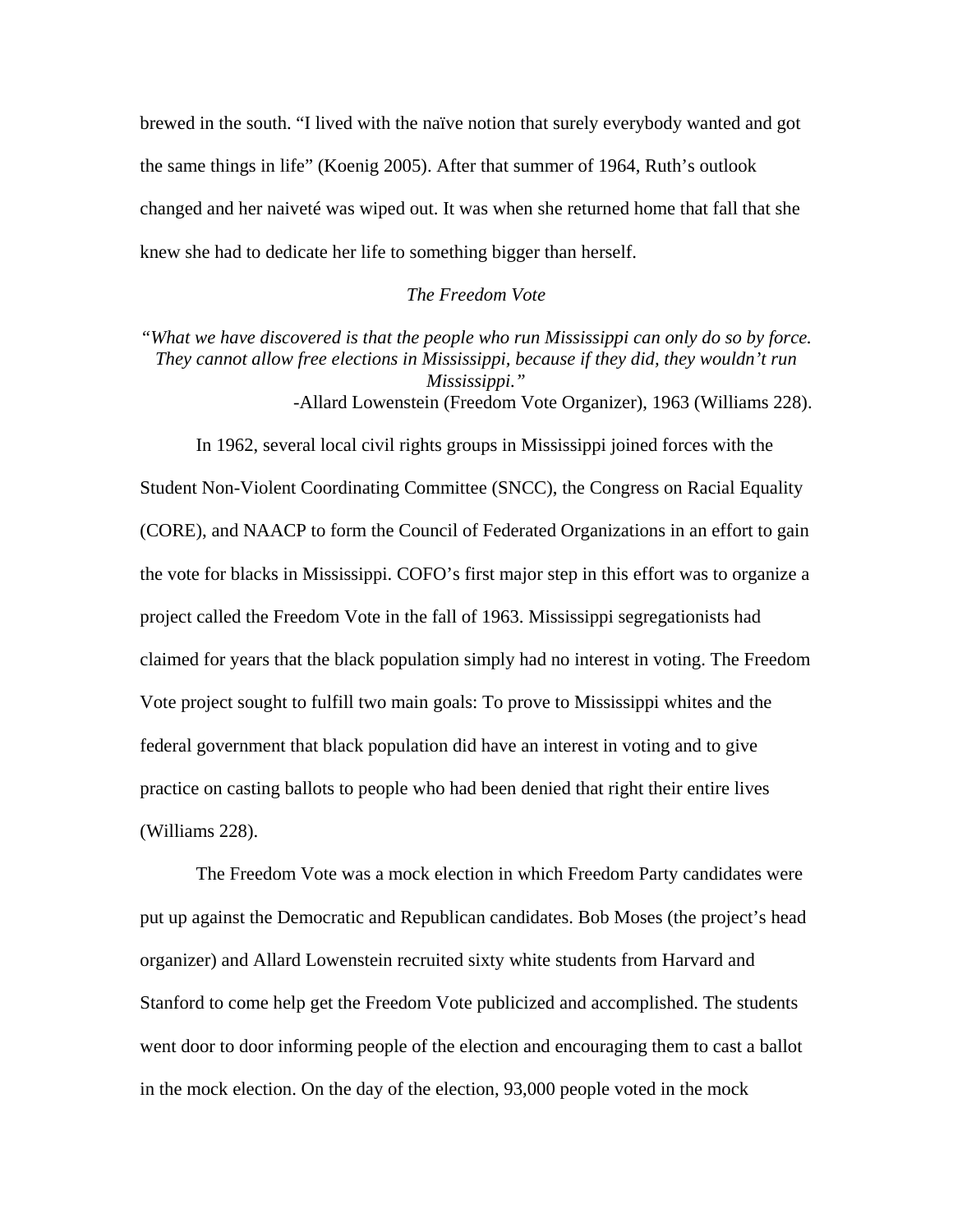election. However, the battle was just beginning. Now that black Mississippians had proven that they had both the desire and impetus to vote, COFO had to work to help them gain the real power to vote in the real elections. The Freedom Vote was a step in the right direction and brought more awareness to the voting problem in Mississippi. The organizers and participants decided that the following summer they would launch a much bigger project to register black voters all over Mississippi and establish a real Freedom Democratic Party.

## *The Need for Freedom Summer*

*"Only when metal has been brought to white heat can it be shaped and molded. This is what we intend to do in the South and the country, bring them to white heat and then remold them."*  -Bob Moses, November 1963 (Gitlin 146).

 Even after the Civil Rights Bill passed in July 1964, few changes were actually being made in the south. White segregationist attitudes persisted and little integration was actually occurring. Many Mississippians simply refused to integrate. The following is a news brief from the *Tupelo Journal* on July 8, 1964:

> JACKSON, Miss., July 7 (UPI)—The Robert E. Lee Hotel, which closed its doors to the public rather than integrate, today offered free rooms to State legislators for the rest of the week (Tucker 17).

Although some businesses did integrate and the blacks of the south were able to garnish a few rights, the bill did little to remedy their poverty and powerlessness. Todd Gitlin, author of *The Sixties*, writes: "But most of SNCC now thought desegregation a bourgeois business at best; symbolically, what good was the right to eat a hamburger when the Negro couldn't afford one in the first place?" (Gitlin 146). While the Civil Rights Bill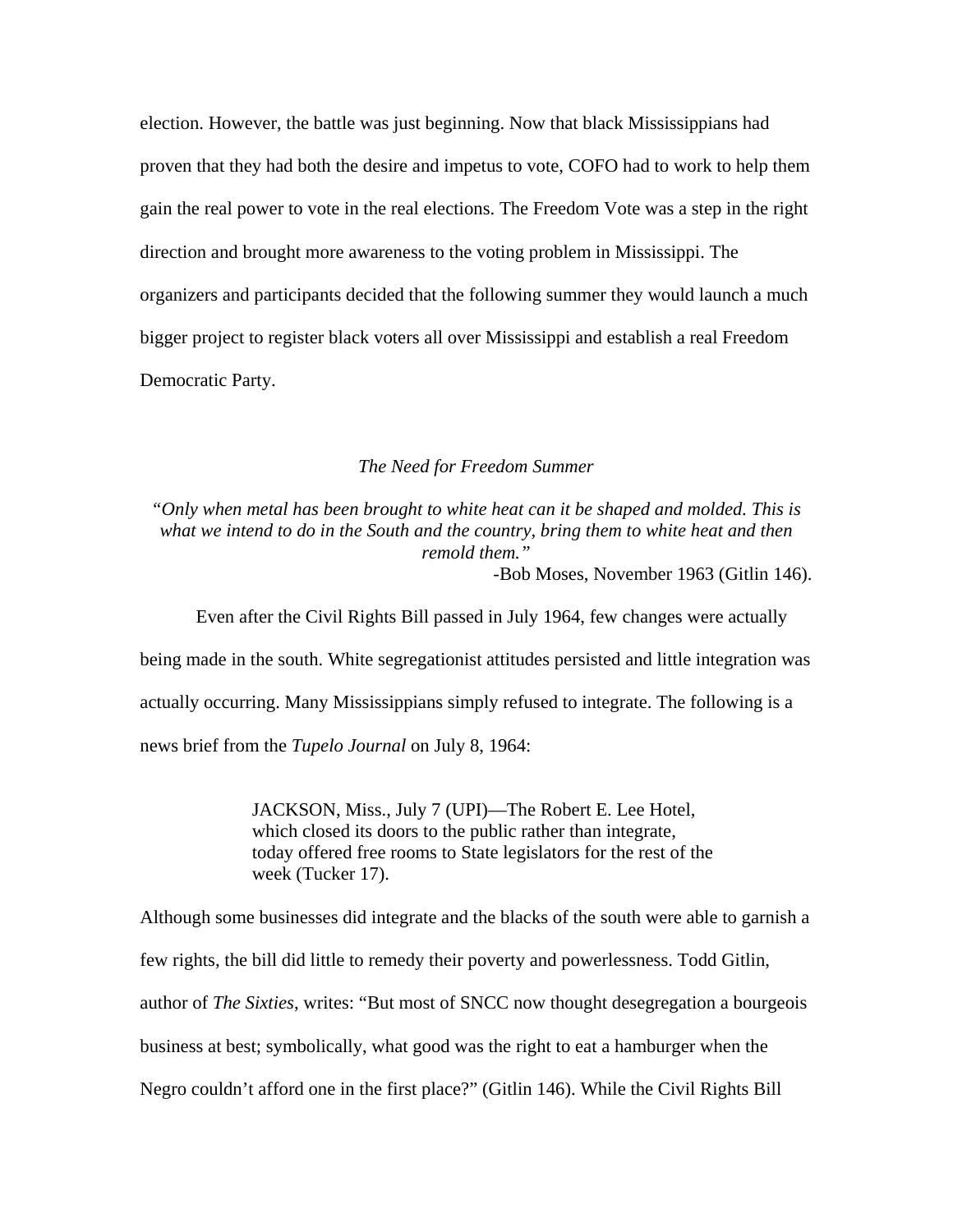was a step in the right direction, terror still reigned in the south and the blacks remained impoverished and without a voice. SNCC realized that it needed to strike at the root of the problem.

 Mississippi blacks needed education and the vote in order to begin their march towards equality. Gitlin writes:

> "SNCC's main idea was to build local power bases for the mass of Negroes, the impoverished ones. For that, it was necessary to get the vote. Again, Mississippi was the key. Negroes constituted a majority in more than one-third of Mississippi's counties; overall, they were over 40 percent of the state population…Shortly after the March on Washington, SNCC agreed to pursue a 'one man, one vote' campaign, and to pour all necessary resources into it" (Gitlin 147).

After 1962, SNCC set out on a movement to organize a large campaign to register black

Mississippians to vote. The struggle would not be easy, and the volunteers of the eventual

Freedom Summer would face adversity in their quest to give a voice to the silenced.

## *The Reign of Terror in Mississippi*

*"There was a young man—Negro—killed in Rankin County last week. His body was found by the railroad tracks near his home…The sheriff did not even talk to his folks and the body was embalmed by the county coroner five hours after it was found. There was no autopsy and the coroner's jury ruled that he died of 'unknown causes"* 

> -Sandra Watts (Mississippi Freedom Summer Volunteer) ("Sandra and Suzanne in Mississippi" Letters 1964)

Today in the United States, the word terrorism invokes images of the World Trade

Centers collapsing, Osama Bin Laden, and Sadaam Hussein in the minds of many

Americans. However, only forty years ago, terror was commonplace in our own country.

Images of terror included burned and bombed churches, bodies dredged from the rivers,

crosses burning in front of homes, men lynched….Mississippi was a hot spot of domestic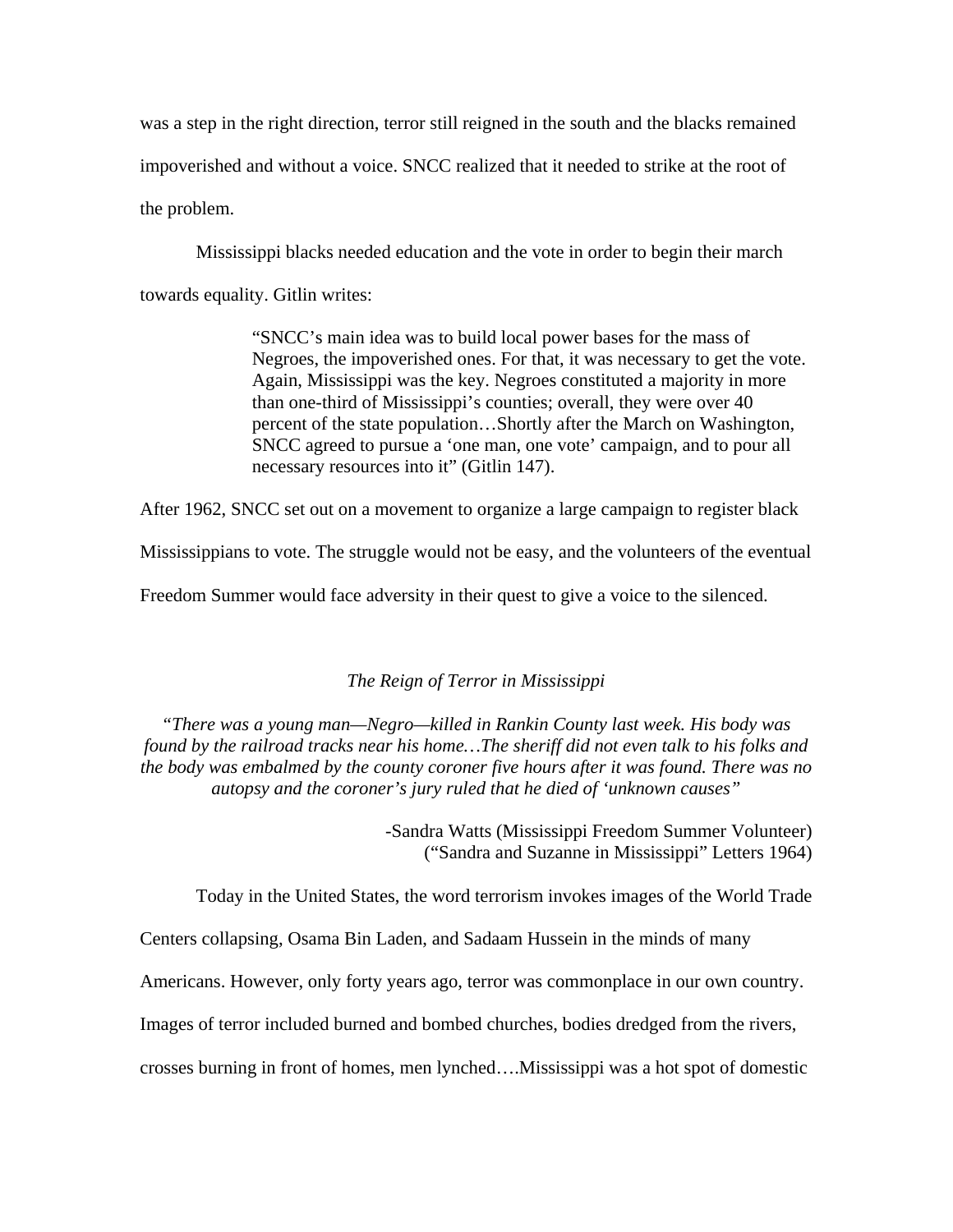terror. Black members of the community were harassed, physically intimidated and denied rights. The Black community members lived in a perpetual state of oppression and fear. Complacency was expected and anything other than that was punished.

 "White Terrorists Suspected of Bombing Natchez Mayor," "Negro Church Burned as Score Reaches 24," "Officers Seek Clues To Vicksburg Bombings," "Flames Destroy Church in Delta," "Bodies, Church Fires Keep Authorities Busy," "Civil Rights Workers In Shaw are Undaunted by Bomb Threat…." (Tucker 107-130). These are just a few of the headlines streaming from Mississippi papers in the years around Freedom Summer in 1964. Mississippi was a state set on old southern tradition and seeped in hate. Blacks had no political power, and the men in power were often associated with the Ku Klux Klan and active participants in the racist terror that reigned over the state. When the SNCC and CORE organized the movement to register black voters in Mississippi with COFO, many of the white citizens did not meet the volunteers with open arms. In fact, much of the white community, fearful of losing their positions of power and privilege, actively sought to intimidate and harass the volunteers. The intimidation included increased police forces, artillery and even went so far as murder.

 The March on Washington in 1962 also renewed the Mississippi terror. As blacks from around the country organized and became more vocal in their fight for equality, many whites in the south also organized in an effort to "preserve the White Race." In Mississippi, the white supremacy groups were able to organize as many as 80 cross burnings in a single night (Gitlin 149). Bob Moses (an integral leader in Freedom Summer) looked to find a way to help crack the perennial problem of Mississippi terror. Gitlin writes: "To take a step toward political power…they founded the Mississippi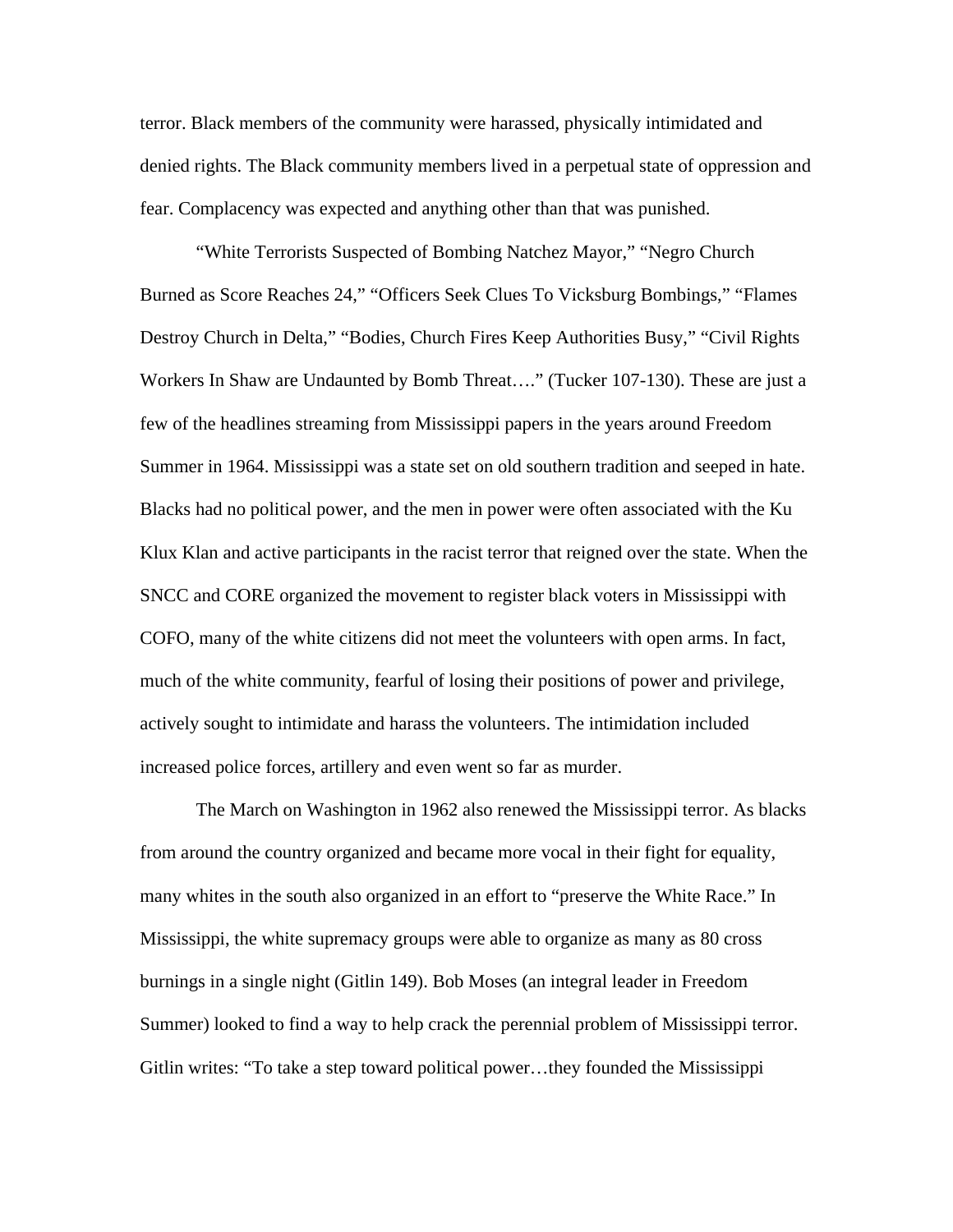Freedom Democratic Party, mostly Negro but open to all races…Moses also decided to import white students from the north" (Gitlin 150). Moses, along with other SNCC and CORE leaders decided that in order to fight the white violence in the south, a "white shield" of volunteers needed to be used to help bring increased media attention to the problem of terror in the south.

 As SNCC and CORE geared up for Freedom Summer, so did the state of Mississippi. White Mississippians were afraid not only of the "agitators" invading their state that summer, but also of the changes they were trying to make (Koenig 2005). Jackson mayor Allen Thompson responded to the outcry of the white citizens. Thompson expanded the city's police force from 200 to over 300 officers and purchased 250 shotguns and a 13,000-pound armored personal vehicle called "Thompson's Tank" (Williams 229). The state legislature also approved a request from the governor to hire an additional 700 state highway patrol officers and made it illegal to distribute flyers calling for boycott. According to Juan Williams, the author of *Eyes on the Prize*, "The state seemed to be girding for war, and indeed the Jackson newspapers viewed the upcoming Freedom Summer project as an 'invasion'" (Williams 230). Although the Freedom Summer volunteers adamantly proclaimed non-violence and wanted to affect change by giving the vote to the blacks, many white Mississippians seemed to be anticipating a much more violent and tumultuous summer.

Although the atmosphere in Mississippi was tense, the volunteers continued with courage. Even after three volunteers disappeared one evening after having been arrested, most of the volunteers remained steady in their dedication to the cause. Andrew Goodman, a twenty-year old summer volunteer from Queens College; Michael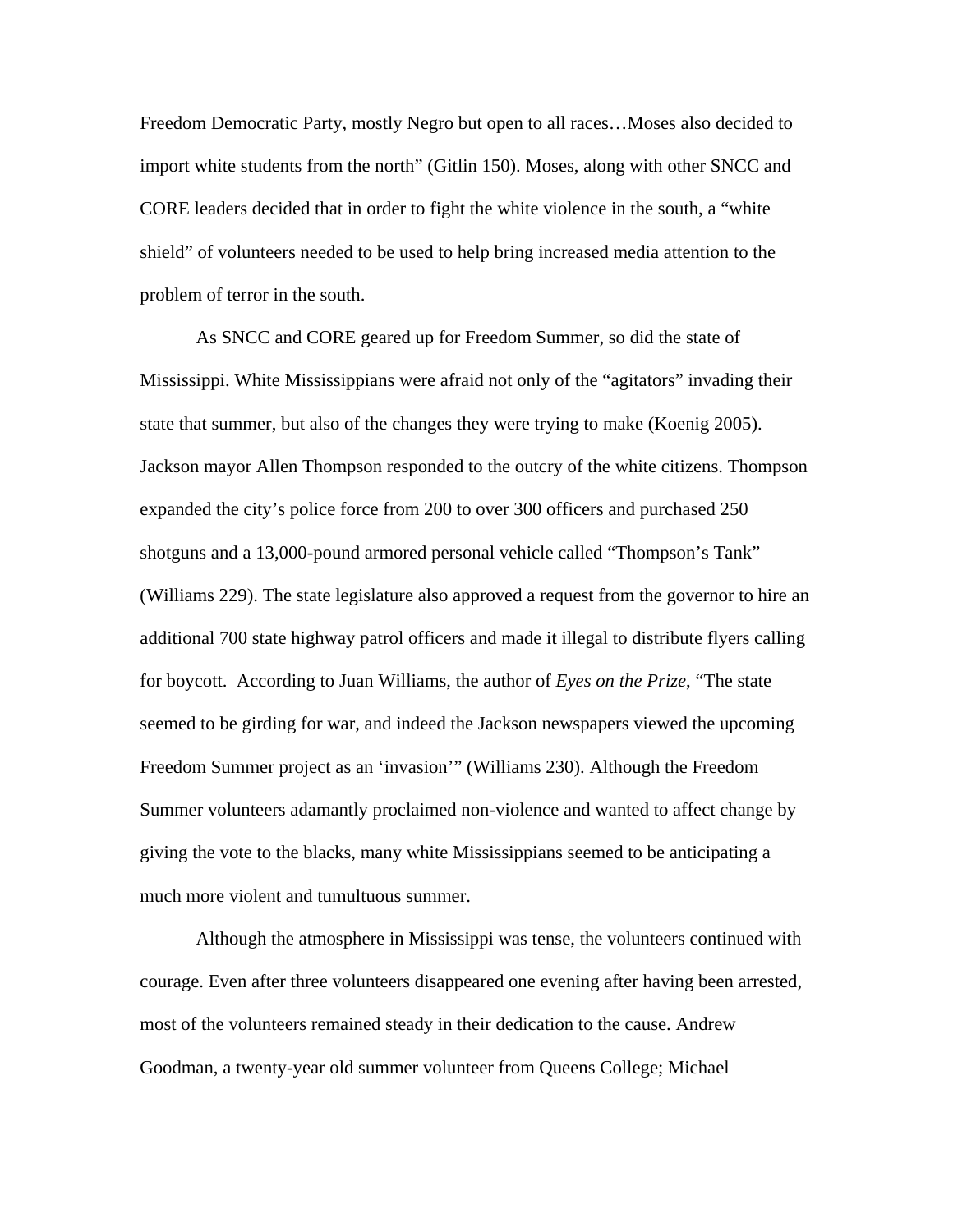Schwerner, a white man from Brooklyn and co-founder of the Meridian CORE office; and James Chaney, a twenty-one year old black Mississippian CORE worker, all disappeared on June 20, 1964. The three men had been arrested earlier that evening on their way to investigate the burning of a black church. The men were released later that night, but disappeared shortly after their release. The disappearance got national media attention. However, Rita Schwerner (wife of the missing Michael Shwerner) said:

> "It is tragic that white northerners have to be caught up in the machinery of injustice and indifference in the South before the American people register concern. I personally suspect that if Mr. Chaney, who is a black, native Mississippian, had been alone at the time of the disappearance, that this case, like so many others would have gone completely unnoticed" (Williams 231).

Although the disappearance of the men had been an effort to caste a spell of fear over the other volunteers and discourage them from entering Mississippi, according to Ruth Koenig, it had the opposite effect. Koenig said that the majority of volunteers were even further motivated to help the cause after the disappearance of the three men. They realized the severity of the problem and were prepared to help (Koenig 2005).

After the murders of the three volunteers, the terror in Mississippi did not subside. That summer, 35 churches were burned to the ground, thirty homes and other buildings were bombed, eighty people were beaten, thirty-five shot people were shot at, and a thousand people were arrested (Gitlin 151). Koenig reminisced about one night when the freedom workers came together at a church: "There we all were, white and black holding hands, singing freedom songs, and we just didn't know. Maybe that church would be gone the next day. Maybe it would be burned, maybe bombed" (Koenig 2005). Despite the violence existing in the south, the majority of Freedom volunteers stared their opposition in the face and persisted in their goal to register voters.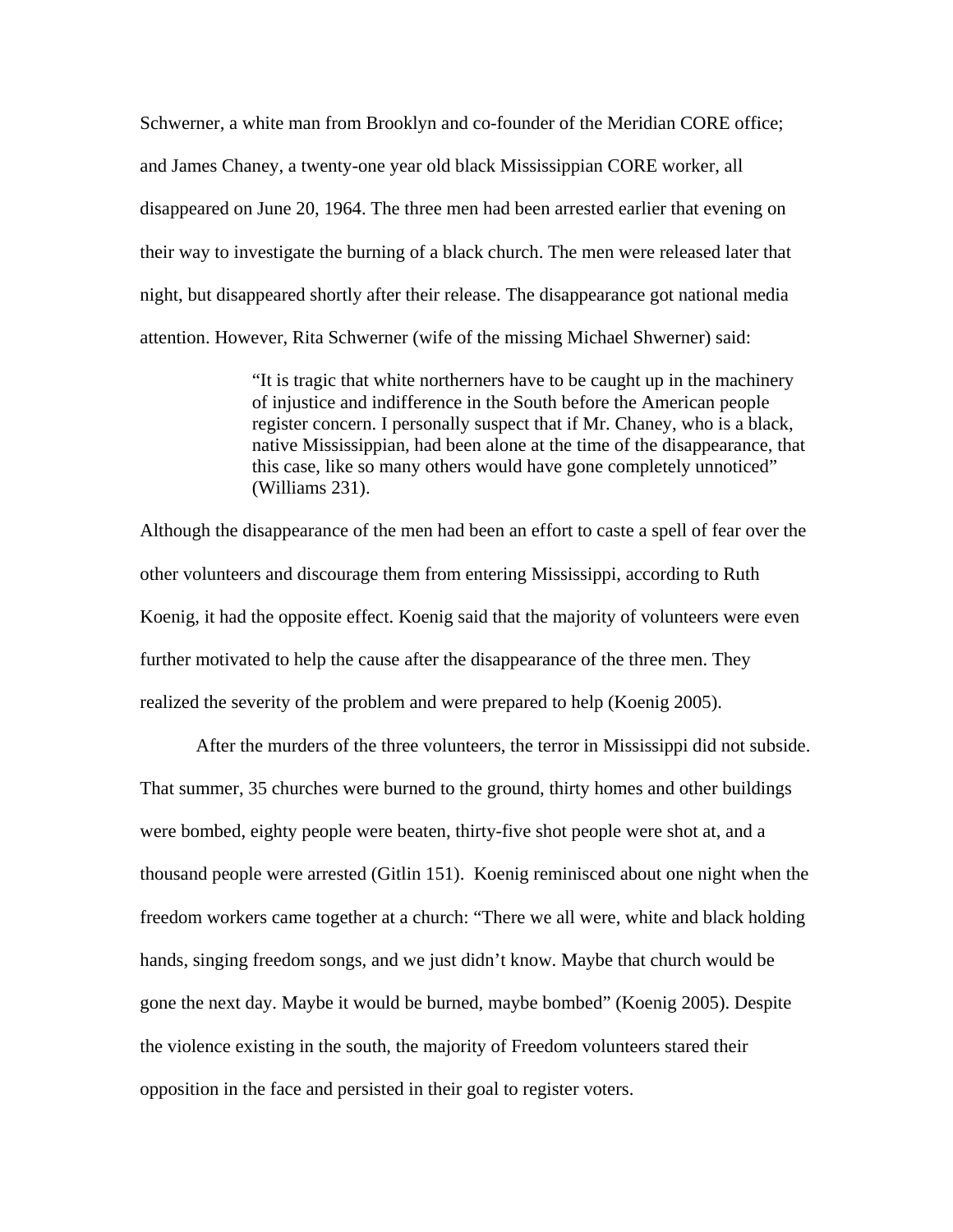#### *The Volunteers*

*"You felt you were a part of a kind of historic moment; that something very profound about the whole way of life in a region was about to change, that… you were…making…history and that you were in some way utterly selfless and yet [you] found yourself."*  -Anonymous Freedom Summer volunteer, 1985 (McAdams 3)

While the movement to register black voters in Mississippi started as a small effort led by Bob Moses, SNCC and CORE quickly realized that more volunteers would be needed to make a significant impact. They scoured college campuses around the country looking for young men and women willing to donate their summer to the cause. According to Doug McAdam, author of *Freedom Summer*, Freedom Summer marked the first widespread entrance of whites into the Civil Rights Movement. While whites had been involved in other civil rights activities before that summer, the Mississippi project was the first to be bring over 1,000 white activists together for a single cause (McAdam 7). The volunteers that came to Mississippi that summer were young, energetic and optimistic. As Koenig said, "Most of the volunteers with me in Holly Springs were white, from out of state, and were the ones who could afford to take a summer off to come to Mississippi." McAdam writes:

> "…several generalizations can be made about the volunteers. By and large, they were the sons and daughters of American privilege. They came from comfortable, often wealthy families, some of them patrician. They applied to the project while attending the top elite colleges and universities in the country. The volunteers had known few limits in their lives, least of those imposed by race or class" (McAdam 11-12).

Despite their privileged backgrounds, the volunteers were steadfast in their beliefs and determined to make a difference in Mississippi this summer.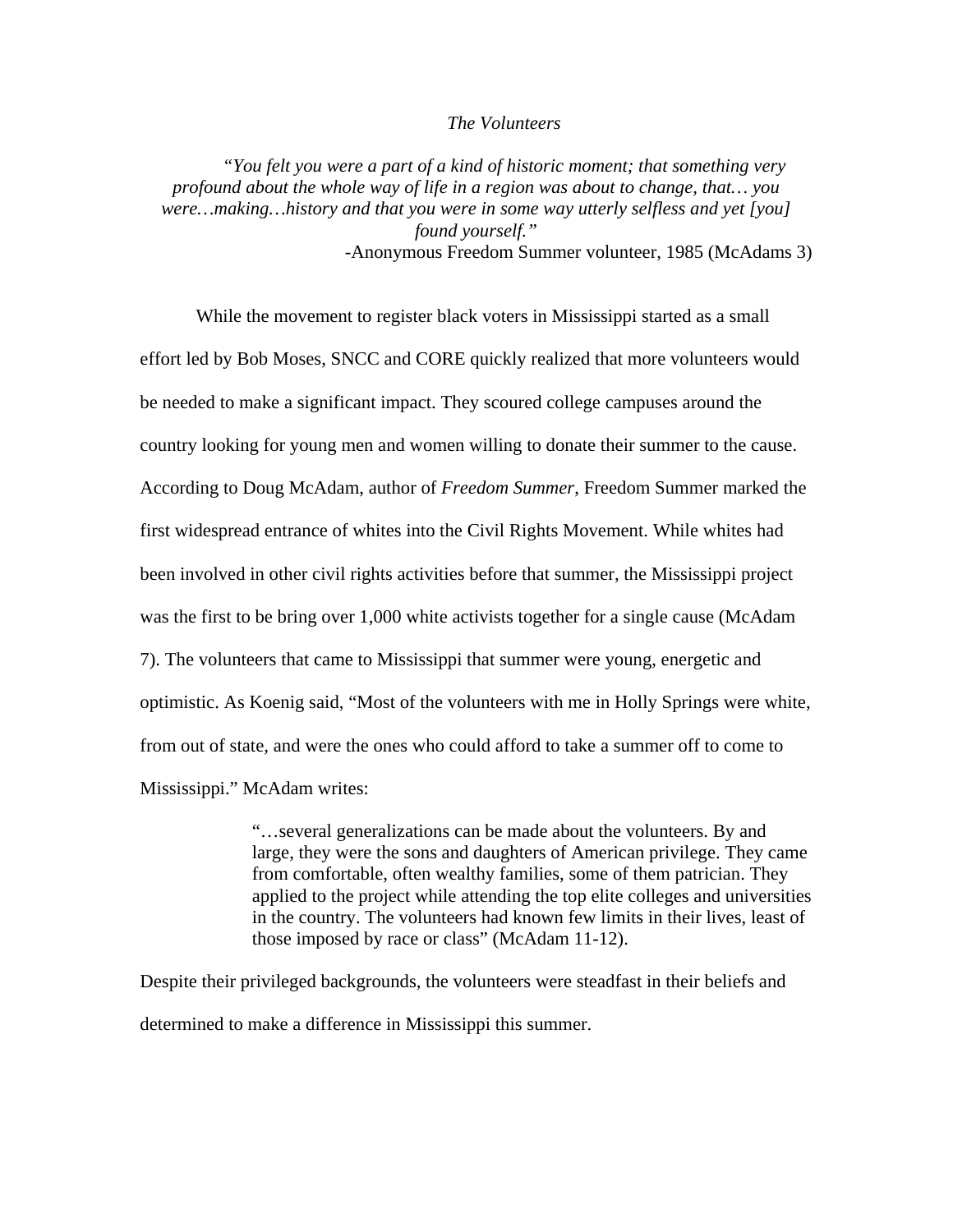Unlike many of the movements of the later sixties, the Freedom Summer volunteers were generally not radical. McAdam states, "…they remained reformers rather than revolutionaries, liberals rather than radicals" (McAdam 12). Koenig went to Mississippi with a desire to make a change and fight for equality. In addition, the relatively short duration of the project gave her the ability to do so. "I wanted to find something with meaning; something where I could fight for equal human rights. But I knew I only had the summer to do it" (Koenig 2005). The short duration of the project was tailored to the needs of student volunteers. The largely white make-up of the volunteers also helped to bring increased media attention to the project and intensify efforts to make serious changes in Civil Rights to the south.

Five-sixths of the volunteers that summer were white. According to Gitlin, the white volunteers "did draw the media spotlight—and the white heat as well" (Gitlin 151). The murders of Schwerner, Chaney, and Goodman earlier that summer "brought Mississippi terror screaming into the headlines for the first time" (Gitlin 151). The affluence of the volunteers, along with the sheer size of the project helped bring to light the severe inequality and poor treatment of blacks in the south to the entire nation. For the first time, the injustices of Mississippi were broadcast into homes around the nation and a new and renewed commitment to the Civil Rights Movement began.

#### *A Commitment to Non-Violence: Training the Volunteers*

*"The only reason that I will not hit back is because then I will be in the hospital two weeks instead of one, and will be useless to the movement during that extra week."* 

- Anonymous Freedom Summer Volunteer in a letter to his parents (Martinez 34-5)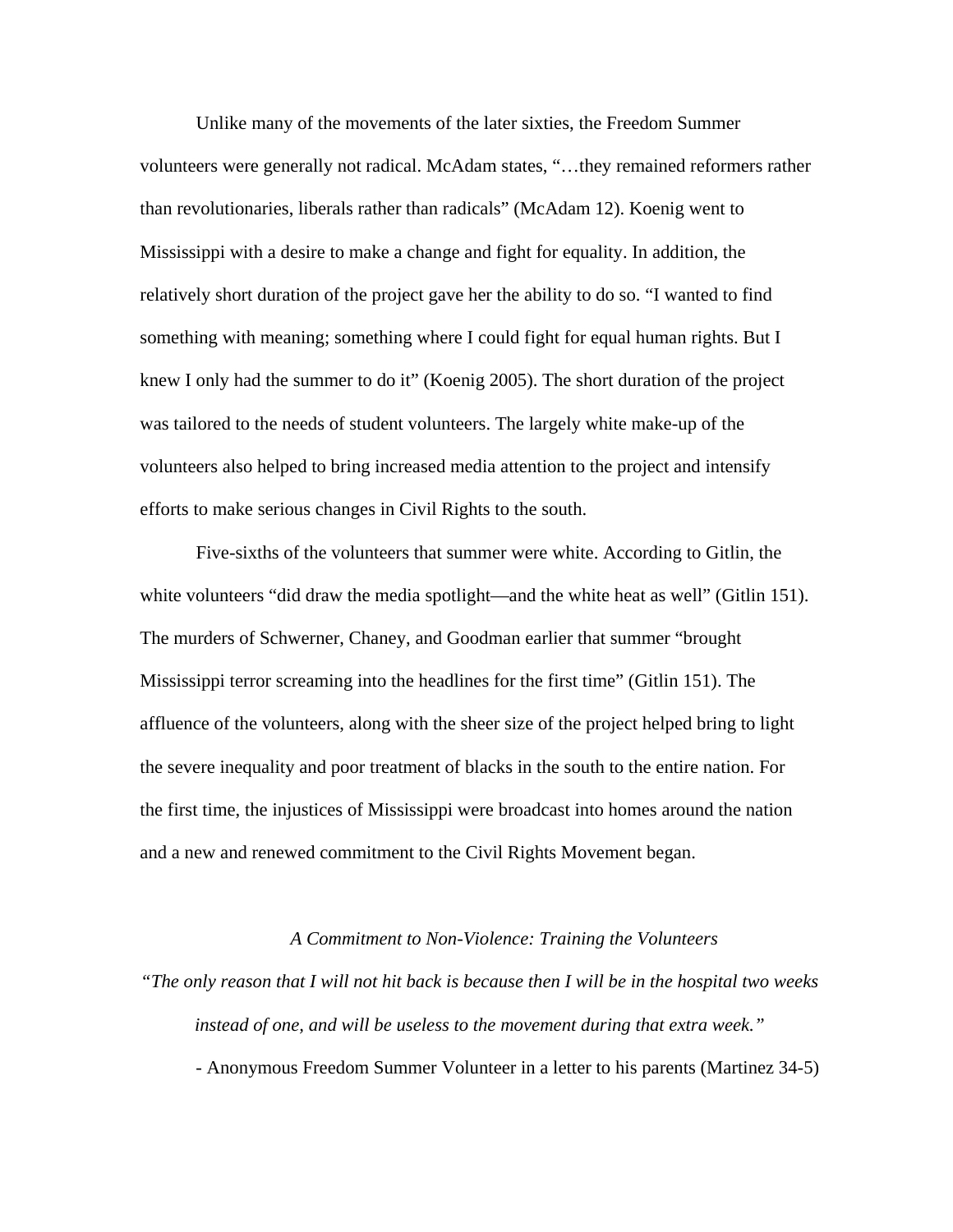Before being sent to Holly Springs, Mississippi, Ruth Koenig, along with other volunteers, attended a weeklong training session. Volunteers were trained in Oxford, Ohio and Memphis, Tennessee. At the training, the volunteers agreed to a policy of nonviolence. If they were beaten, they were supposed to protect themselves the best they could, but not fight back. If they were arrested, they were instructed to go to jail and not argue with police officers. Volunteers were shown the best methods of protection when beaten and exactly what to say when arrested (Koenig 2005). All of the volunteers were also required to bring 500 dollars in bail money in case they were arrested (which a great percentage of volunteers were) (Williams 230).

The training of the volunteers sought to prepare them for the difficulties and violence some of them would face while working in Mississippi. According to Koenig, the training also taught the volunteers conduct and how to avoid possible violence. Proper attire was discussed and rules were outlined about walking alone. For safety reasons, white women were not to be seen alone with a black man and all of the volunteers had to sign out before leaving the Freedom house (Koenig 2005). The volunteers also had to agree to non-violence for both ethical and practical reasons. The volunteers were committed to the cause and listened carefully to the rules established at training. They knew that keeping the summer project non-violent was essential. Koenig stated: "The volunteers were definitely the type of people to be in the vanguard of defying authority, but this was not an authority we questioned" (Koenig 2005). The training successfully helped prepare the students for the summer that lay ahead.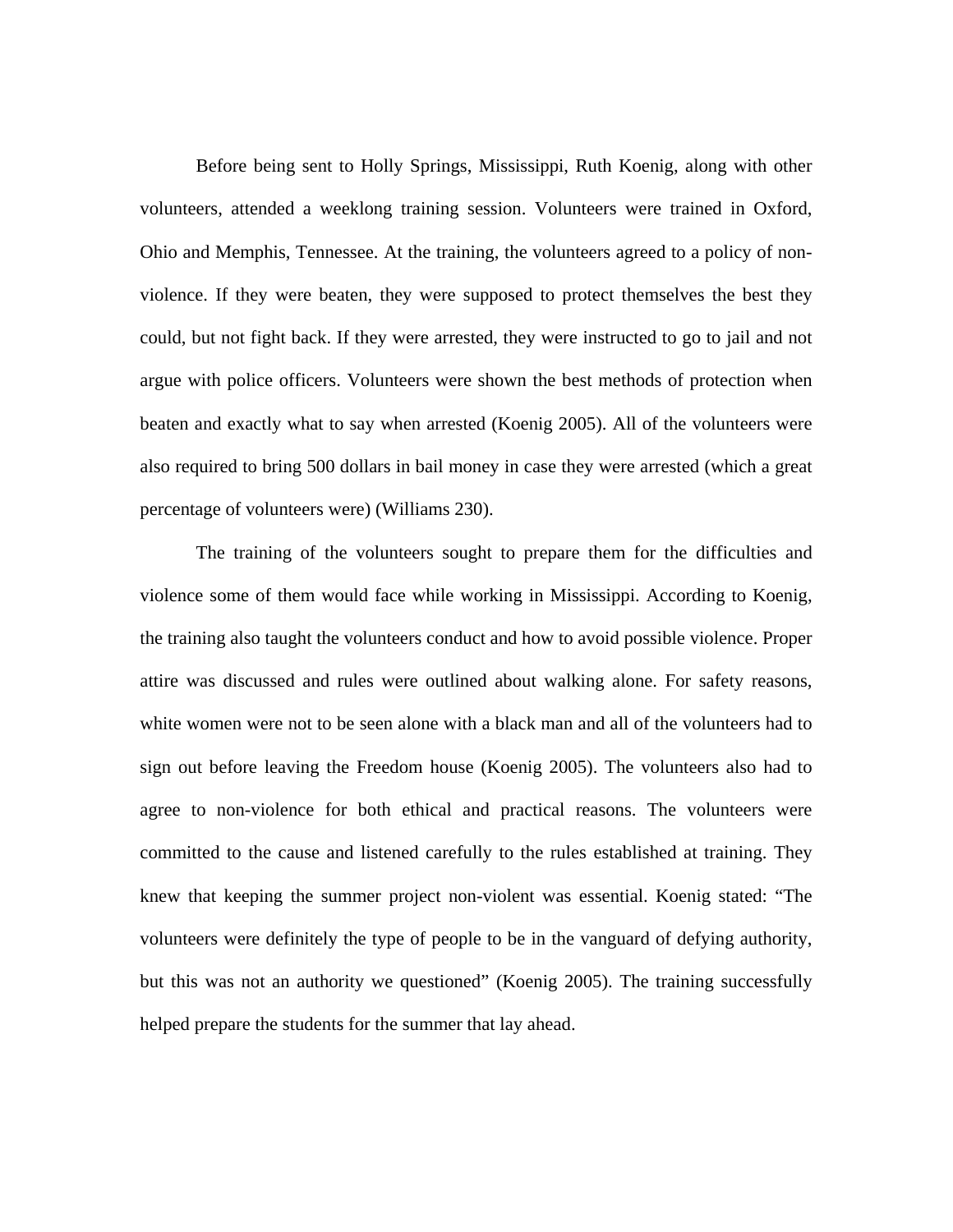The volunteers were warned of the dangers lurking in the rural areas of Mississippi where they would be working. The small towns of Mississippi were often controlled by white supremacists and the police were often KKK members. James Forman, the executive director of SNCC at the time, gave the volunteers a strong warning at training in Oxford, "I may be killed. You may be killed. The whole staff may go" (Williams 230). Jess Brown, a black Mississippi lawyer also warned the volunteers about the often-racist police force:

> "If you are riding somewhere, and a cop stops you and starts to put you under arrest, even though you haven't committed any crime, go to jail. Mississippi is not the is not the place to start conducting constitutional law classes for the policemen, many of whom don't have a fifth grade education" (Williams 230).

The F.B.I also informed the SNCC and CORE leaders that they would not serve as a protection service for the volunteers that summer. The volunteers were trained extensively in order to cope with the lack of protection and danger they would face in Mississippi.

#### *Holly Springs, Mississippi: Freedom Summer in Action*

*"Well guys- finally- we've gone- we've arrived- we're at our destination."* 

-Ruth Koenig, in a letter to her

parents upon arriving in Holly Springs, 1964

Ruth Koenig spent her summer working in Holly Springs, Mississippi, a small town in northern Mississippi. Her summer there would prove to be a watershed for her later activism and changed her views forever. Ruth was responsible for teaching the children in the Freedom School. She also worked with a volunteer who was a nurse by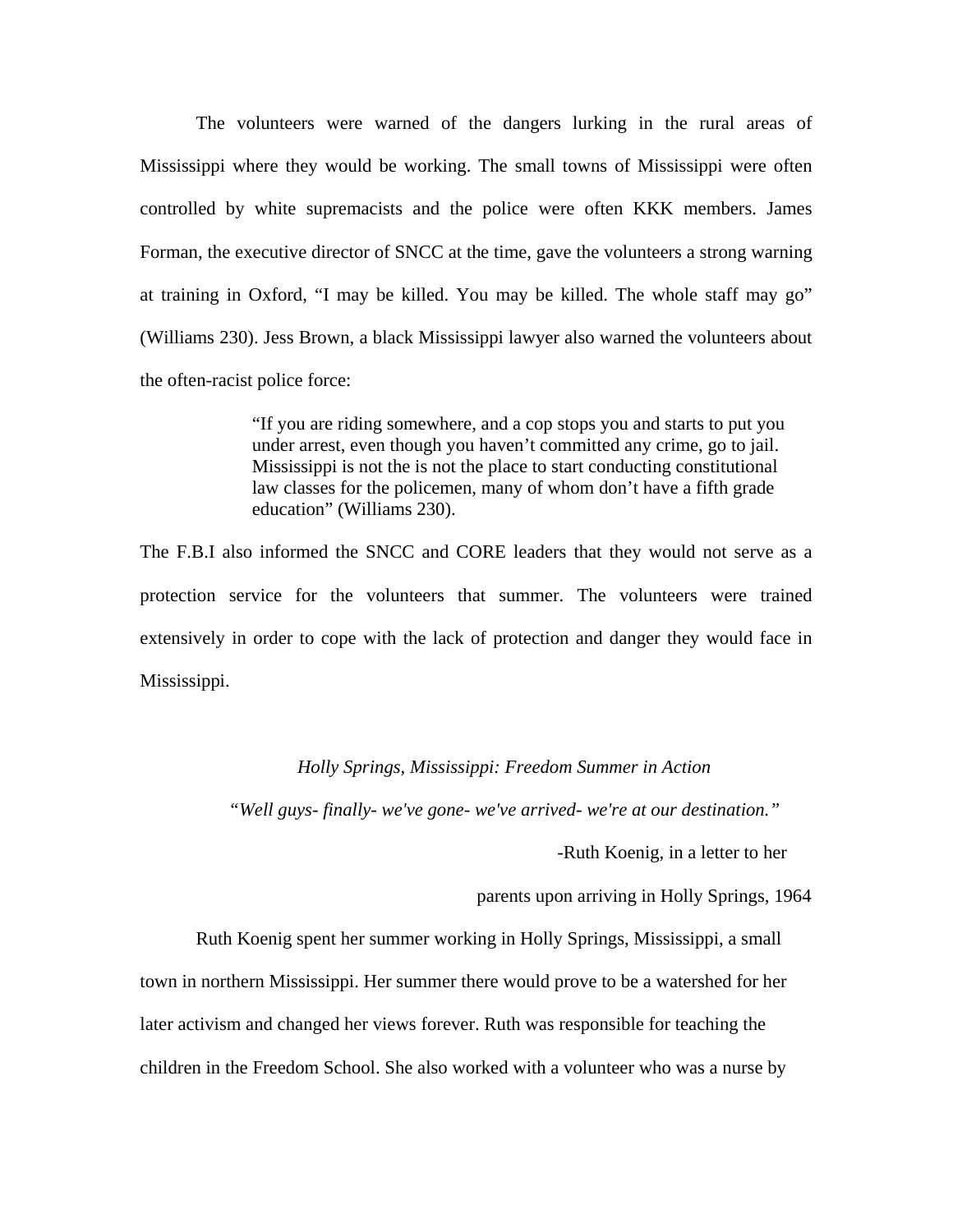going door to door conducting a health survey of the local black population. Koenig reminisced about the sense of support she felt from the local black population:

> "Elderly black men would often sit down by the courthouse and watch us. We didn't talk to them [out of fear of white supremacists] but we knew they were watching out for us. If anything happened, we knew the rest of the volunteers would know right away" (Koenig 2005).

Koenig felt that she was doing something important, and the local black community affirmed her notion by welcoming her and her fellow volunteers (Koenig 2005).

 The volunteers in Holly Springs did not stay with local families, like in many of the other communities. Instead, the volunteers stayed in the local black college. They would congregate in what they called the "Freedom House." Koenig shared how the freedom volunteers felt the generosity and appreciation of the local black community. The local people helping the volunteers owned little and risked their homes and safety by helping the volunteers. Koenig reminisced about finding bags of potatoes left on the Freedom House porch and families who had almost nothing making large meals for the volunteers (Koenig 2005).

 Despite the warmth of the black community in Holly Springs, much of the white community was not as welcoming. Freedom volunteers were arrested and Koenig shared a story of friends that were chased for miles down a dirt road by an unmarked car full of men trying to physically intimidate (and possibly more) the volunteers. The police force, which did nothing to protect the volunteers or uphold the law, did not hide their antagonism for the volunteers. Koenig also shared a story of being pulled over by a white police officer. Upon being pulled over, Koenig and her fellow volunteers asked the officer why they had been pulled over. The officer blatantly replied "I'm not sure yet," and then proceeded to investigate the car. Upon his surveillance, the officer found a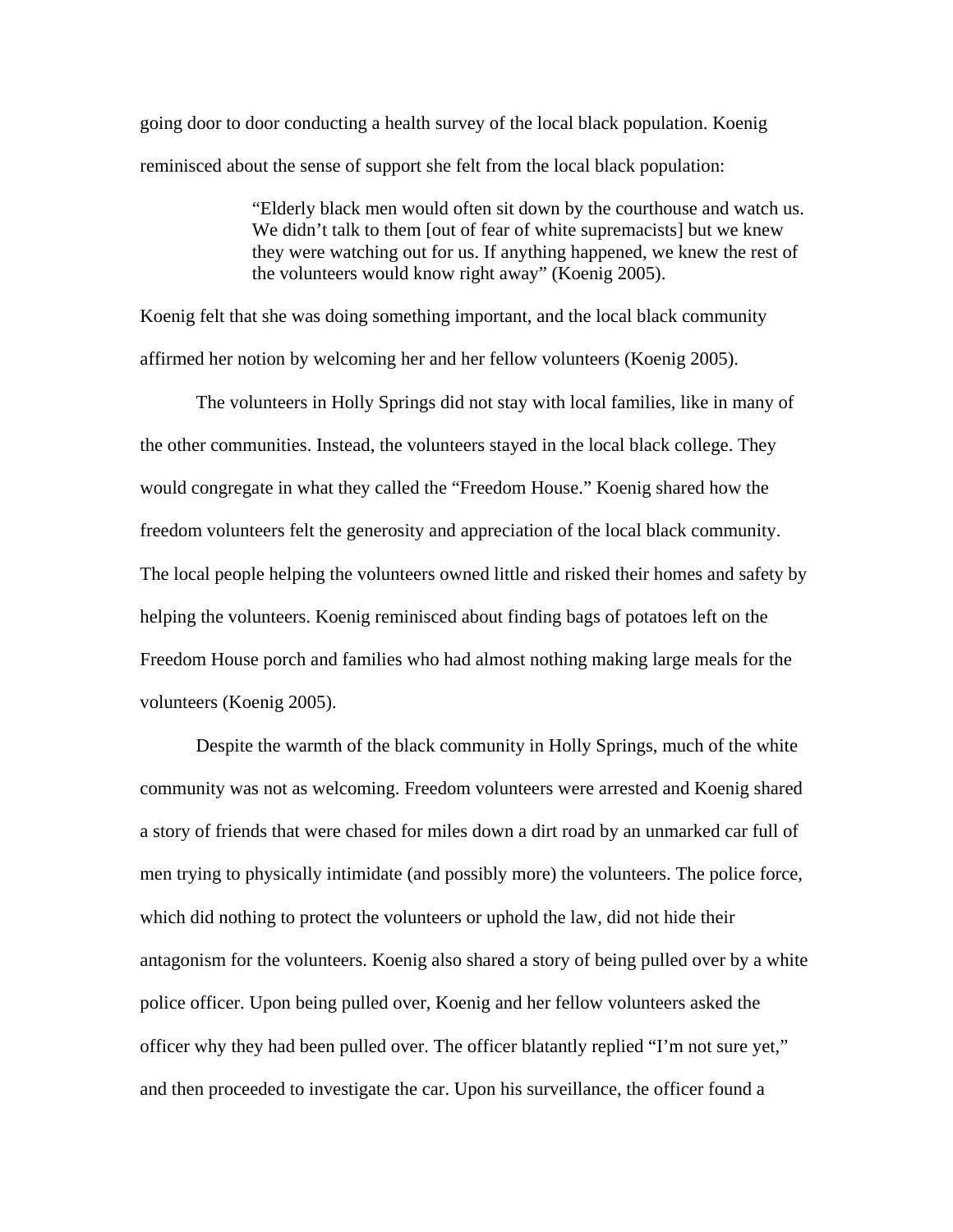broken tail light and proceeded to arrest all of the volunteers in the car. Koenig's account of police working against the Freedom Summer efforts is just one example of the many misuses of power by white Mississippi authority figures (Koenig 2005). Police officers were also accomplices in the murders of Chaney, Schwerner and Goodman at the beginning of the summer.

Freedom Summer had many goals and objectives. On a larger scale, the summer of voter registration hoped to give the black voters political power that would eventually lead to gaining other rights. With the use of the white volunteers, the project also aimed at increasing awareness and media attention to the problems in the south (Williams 231). With less than 5 percent of the black population registered to vote in Mississippi, the main goal of Freedom Summer remained to register black voters and establish the Freedom Democratic Party (McAdam 21).

Even after the efforts of the volunteers that summer, in the 1964 presidential election, in Marshall County (where Holly Springs was located), there were 4,342 eligible white citizens, of which, 4,229 were registered voters. There were also 7,168 eligible black voters, of which only 177 were registered to vote (Tucker 7). Although the Freedom Summer volunteers had not been overwhelming successful in registering large numbers of black voters, the movement that summer brought an awareness to the problems in Mississippi and started a continued movement to gain the black vote all over the South.

.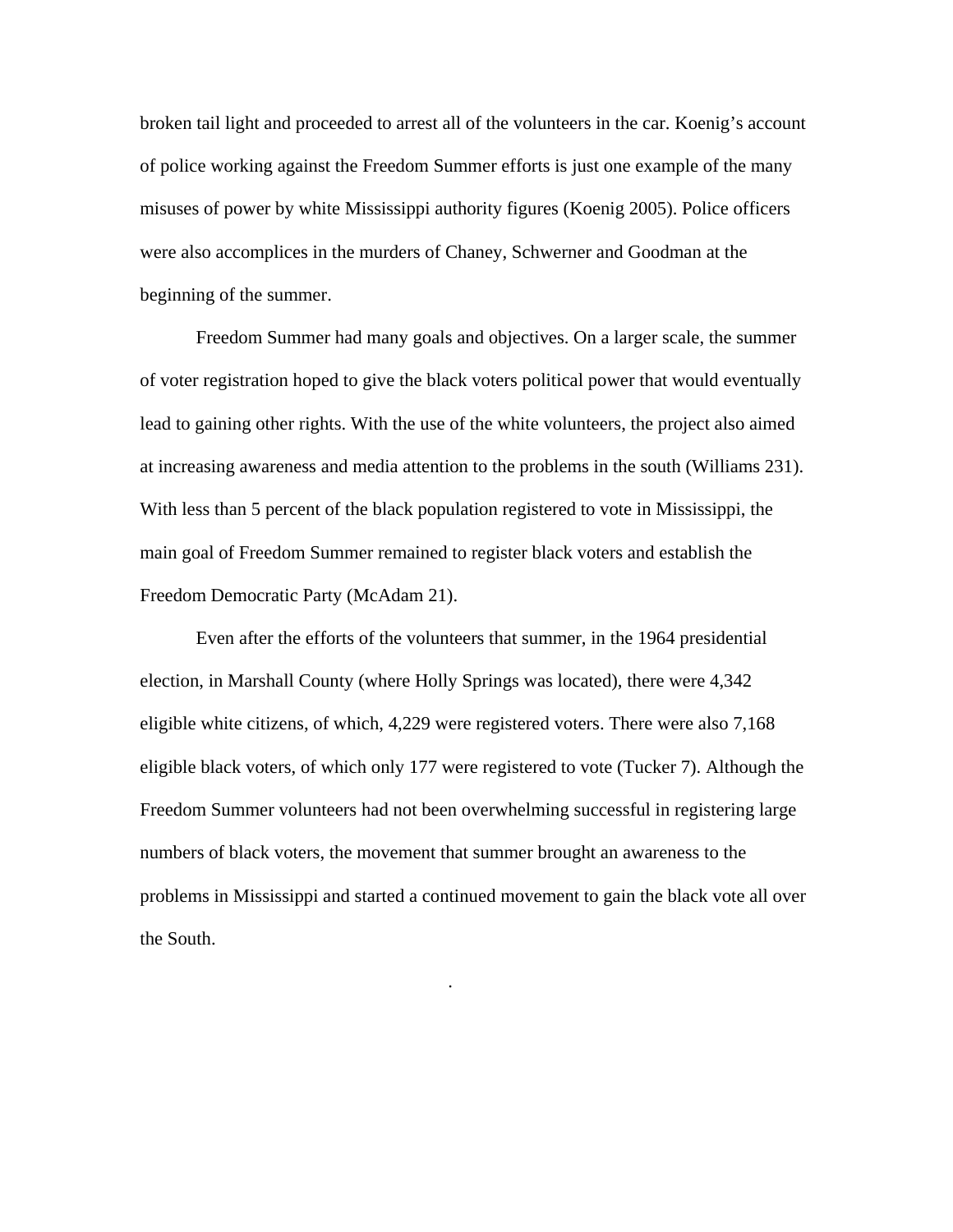#### *Freedom Summer and Oregon*

*"Controversy is growing over whether the student CORE group will be allowed to solicit funds [for Freedom Summer] on campus Monday, the day scheduled for Alabama Governor George Wallace's speech."*  -"CORE Seeks Approval to Oppose Wallace," *Oregon Daily Emerald* article, January 9, 1964

Eugene, Oregon was not a racially diverse city in the 1960s. In fact, there were very few black families living in the area at the time. The 1960 census showed that only 179 blacks lived in the Eugene proper area. The black population was also relatively new to the area. "The black residents of Lane County are relative newcomers; few of them have lived in the area more than 25 years" (Hogg 14). There was also a history of racism in the area. In 1948, when the Ferry Street Bridge was built, the white community forced the black community living near the bridge to vacate in order to remove the "eyesore" in the view of the bridge (Hogg 15). This racial tension became known in early 1964 George Wallace came to the University of Oregon campus.

On January 13, 1964, Wallace, the Alabama governor and known segregationist, came to speak at McArthur Court. CORE solicited the University to allow them to collect funds at the event to help support the Freedom Summer project in Mississippi. CORE wished to fundraise for Freedom Summer at an event that was clearly in opposition to their cause and beliefs. However, despite the ASUO approval of the request to solicit funds at the Wallace speech, President Flemming denied CORE the right to collect funds inside McArthur. Flemming claimed the CORE representatives inside McArthur court would pose a "security" threat ("Permission to Solicit Funds Denied CORE" 1964).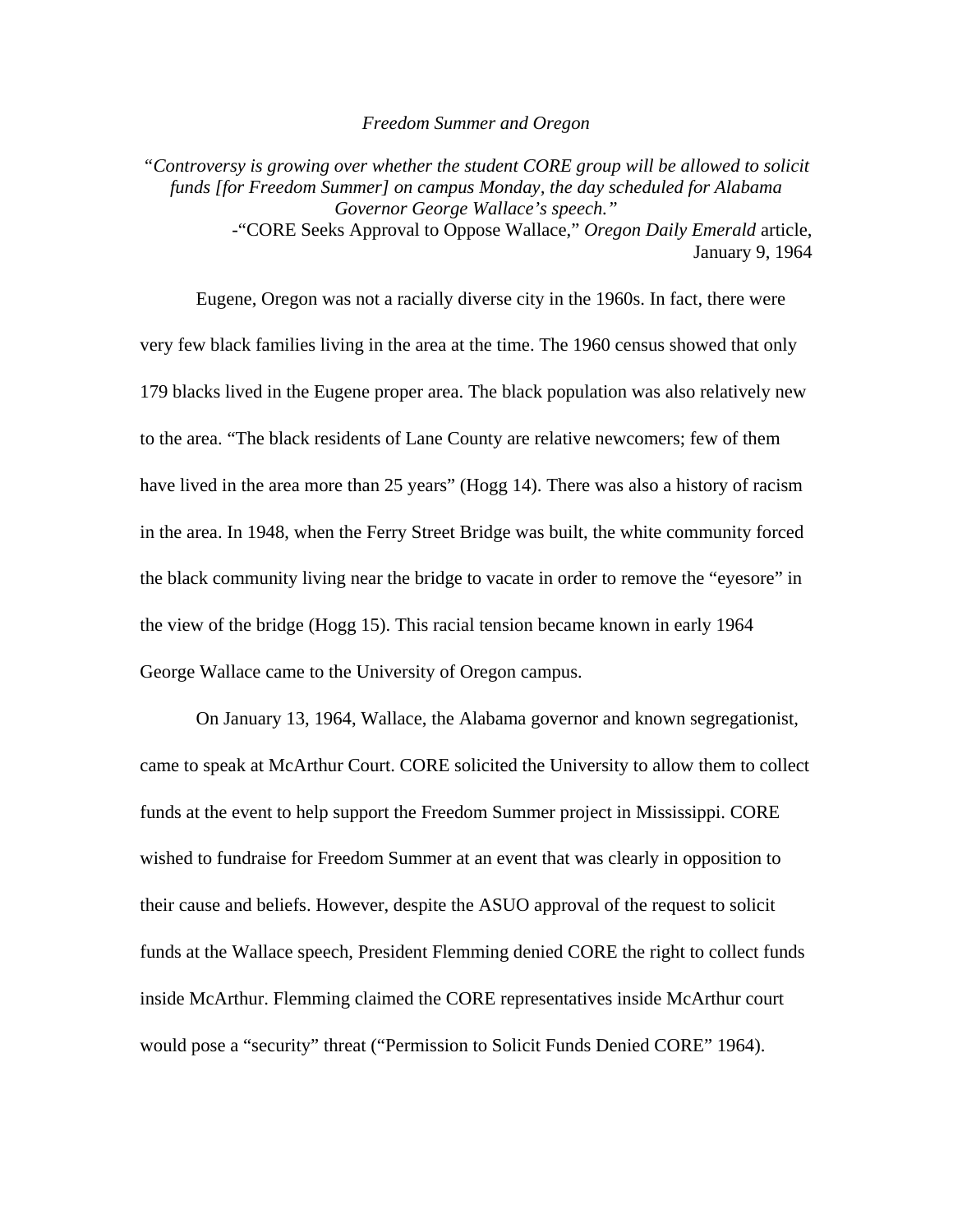Apparently, Freedom Summer had effects on the University Oregon even before the summer of 1964.

Three University of Oregon students traveled to Mississippi for Freedom Summer in 1964, Laura Bock, Sandra Watts and Suzanne Maxson ("Sandra and Suzanne in Mississippi" 8). The three women recounted their experiences and brought awareness of the racial inequality in the South to the University campus. Sandra and Suzanne wrote letters during their summer in Mississippi that were shared with many people on the University campus. In the letters, Maxson and Watts shared their insights on the program:

> "It is seen now that it is not enough to get Negroes registered to vote. Far more important and serious are involved and the movement is going to have to move into these areas and not settle for a main program of just voter registration" ("Sandra and Suzanne in Mississippi" 8).

The students brought their new gained knowledge back with them to the UO campus, and their ideas on expanding the goals of the Freedom Summer project helped to inspire a greater and more involved Civil Rights Movement on campus. Laura Bock's archives also demonstrate the overwhelming support and effect she had on the University campus. Her involvement with CORE, SDS and SNCC fanned her activism from Freedom Summer into many areas on campus and in the Eugene community.

Freedom Summer not only brought awareness and a sense of responsibility to the UO campus, it also heightened involvement in the civil rights movement and other forms of activism. In 1965, the Eugene CORE set out to raise 750 dollars by April 30 (CORE Newsletter 1965). The fundraising was in part a response to the efforts of the previous summer in Mississippi. CORE sought to raise money to help organize an effort to register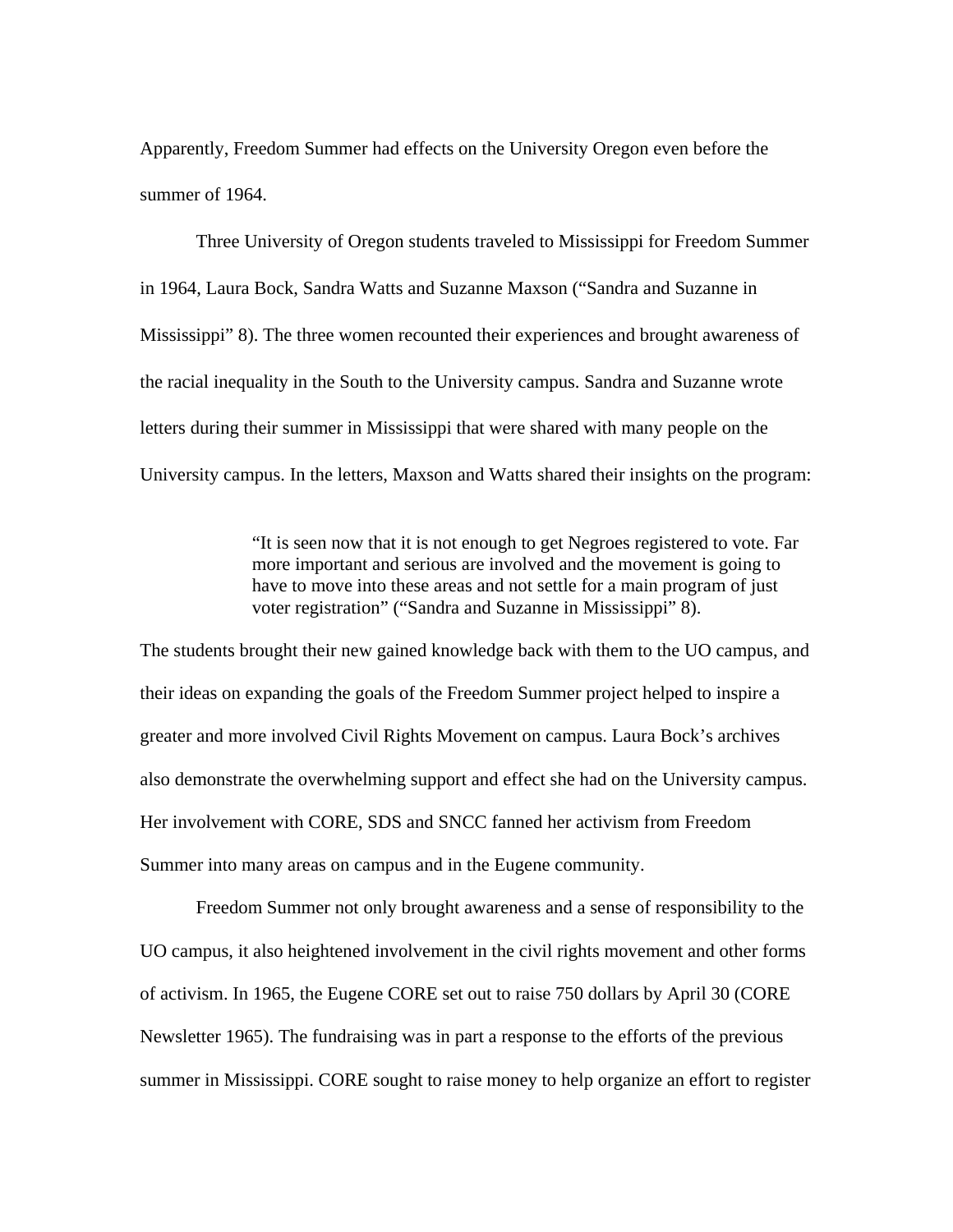black voters in Louisiana. "The situation in Louisiana is now as tense as it was in Mississippi last summer, but there is little publicity and no apparent interest by the government. A major confrontation is brewing…" (CORE Newsletter 1965) Even in the distant state of Oregon, the activities in Mississippi the previous summer influenced a movement to continue to fight for equality in other areas as well.

CORE operated in two locations, one on campus and the other in the Eugene community. Ronald Paul Finne presided over the campus CORE office during the 1964- 1965 school year. Finne came to the University of Oregon from Reed as a graduate student in sociology. Although Finne did not directly participate in Freedom Summer, his participation in the Civil Rights Movement as an individual led to his affiliation with CORE. The summer preceding Freedom Summer, Finne participated in the March on Washington. Interested in civil rights and equality for all since the late 1950's, Finne marched on Washington then returned to Oregon. Finne's dedication to social problems led him into sociology where he fought for the war on poverty and joined CORE.

Looking back, Finne describes the UO chapter of CORE as being more inclusive than the city's. Eugene's CORE consisted largely of older professionals interested in politics. "It was about values and generosity of spirit, " Finne said of the UO CORE volunteers (Finne, 2005). This philosophical underpinning of the Congress led to a conduit for values to manifest in actions that would allow the black community equal rights. The UO chapter of CORE focused on values and ideals while the downtown group concentrated on politics. In addition, the students of CORE were more connected to the black community and ultimately, closer to Freedom Summer. The students of the University focused intensely on grassroots efforts and centered themselves locally. They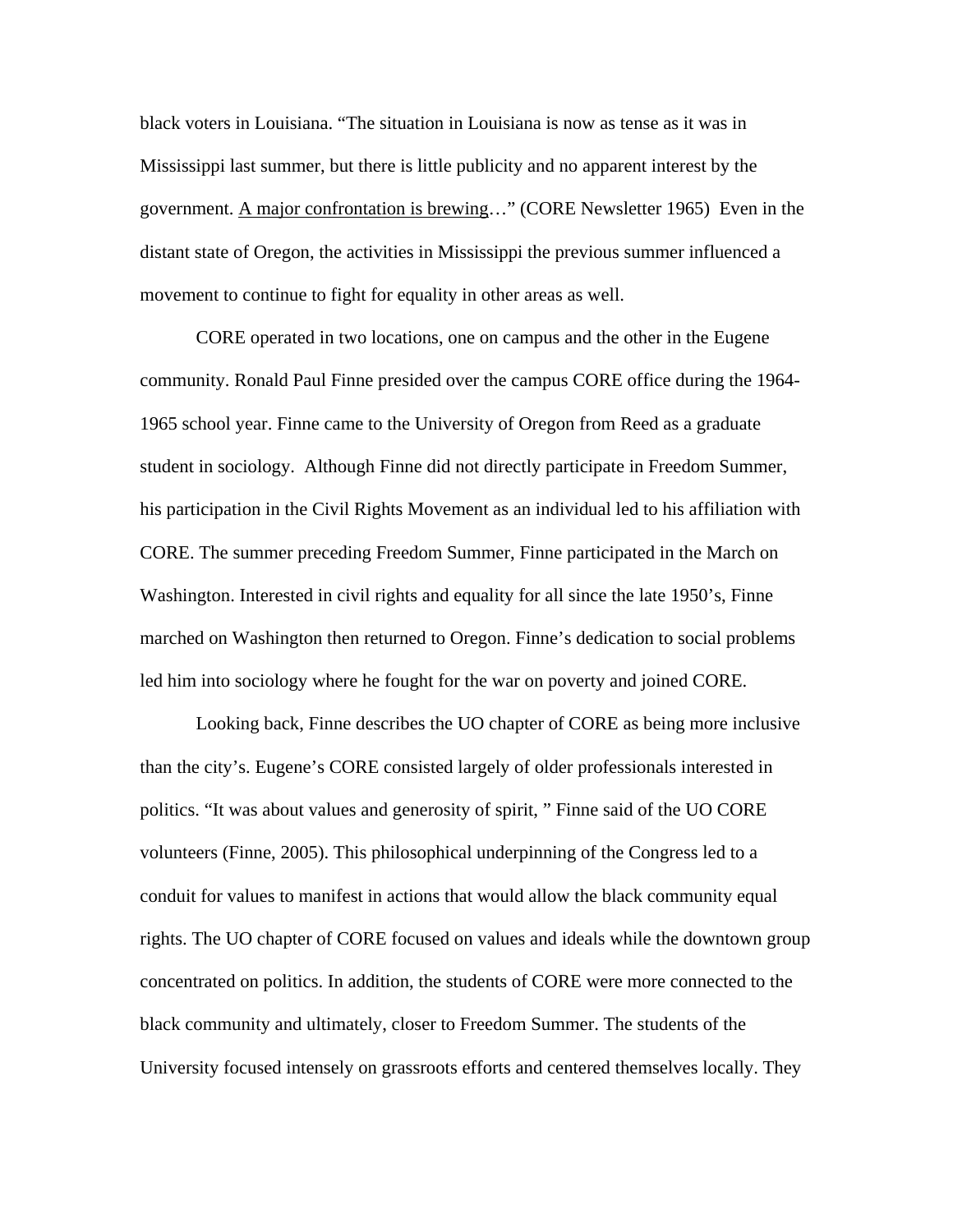accomplished this two ways: by staging local sit-ins where community members either stood for or against civil rights and second, by raising money for those UO students going to Mississippi for the summer (Finne 2005).

Ruth Koenig, although not from Oregon originally, moved to Eugene in 1966 for graduate school. Her effects on the community were great and her Freedom Summer involvement became important and integral in the later activist movements that spawned from Freedom Summer. Koenig became actively involved in the antiwar movement. Her continued presence in Eugene and constant involvement in grassroots activism and causes has had a lasting and beneficial effect on the community (Koenig 2005). She adopted a child from foster care, helped a friend put on a production about the Civil Rights movement and was involved in the renaming of Centennial Boulevard into Martin Luther King Jr. Boulevard (Koenig 2005).

### *The Effects of Freedom Summer*

*"…Mississippi stood as the living embodiment of the potential for inhumanity and injustice inherent in that system."* 

-Doug McAdams, 1988

For Ruth Koenig, Freedom Summer marked the beginning of a life in activism. She left Mississippi that summer shocked at the potential for human brutality, and awakened to the inequality and racism in the South. That summer spurred her later involvement in both the anti-war and environmental movement (Koenig 2005). Koenig was not alone in being effected by the summer in Mississippi.